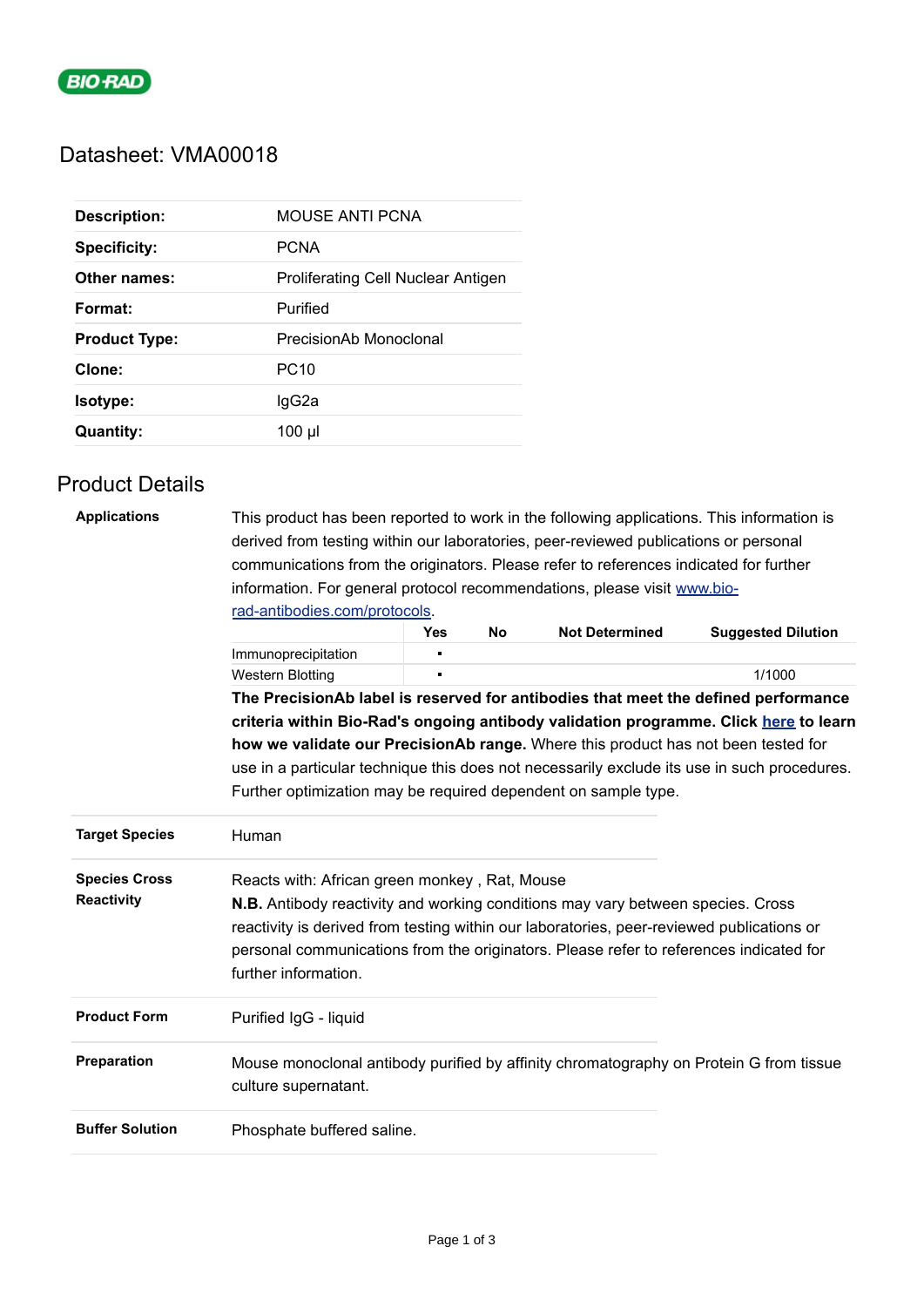| <b>Preservative</b><br><b>Stabilisers</b> | $0.09\%$ Sodium Azide (NaN <sub>3</sub> ).                                                                                                                                                                                                                                                                                                                                                                                                                                                                                                                                                                                                                                                                                                                                 |
|-------------------------------------------|----------------------------------------------------------------------------------------------------------------------------------------------------------------------------------------------------------------------------------------------------------------------------------------------------------------------------------------------------------------------------------------------------------------------------------------------------------------------------------------------------------------------------------------------------------------------------------------------------------------------------------------------------------------------------------------------------------------------------------------------------------------------------|
| Approx. Protein<br><b>Concentrations</b>  | IgG concentration 0.5 mg/ml.                                                                                                                                                                                                                                                                                                                                                                                                                                                                                                                                                                                                                                                                                                                                               |
| Immunogen                                 | Rat PCNA made in the Protein A expression vector pR1T2T                                                                                                                                                                                                                                                                                                                                                                                                                                                                                                                                                                                                                                                                                                                    |
| <b>External Database</b><br>Links         | <b>UniProt:</b><br>P12004<br><b>Related reagents</b><br><b>Entrez Gene:</b><br>5111<br><b>PCNA</b><br><b>Related reagents</b>                                                                                                                                                                                                                                                                                                                                                                                                                                                                                                                                                                                                                                              |
| <b>Specificity</b>                        | Mouse anti PCNA antibody recognizes the proliferating cell nuclear antigen, also known<br>as PCNA or cyclin. PCNA is a 261 amino acid nuclear protein vital for cellular DNA<br>synthesis at the replication fork $(L)$ et al. 1995) through its interaction with FEN1 (Wu et al.<br>1996). PCNA is the auxilliary protein for DNA polymerase δ (Bravo et al. 1987).<br>PCNA is highly conserved between mammalian species and other vertebrates and this<br>antibody has been shown to detect PCNA in a number of species including rat, mouse<br>and African green monkey<br>Mouse anti PCNA antibody recognizes proliferating cell nuclear antigen as a single band<br>of ~29 kDa in multiple human cell line lysates by western blotting under reducing<br>conditions. |
| <b>Western Blotting</b>                   | Anti PCNA antibody detects a band of approximately 29 kDa in HeLa cell lysates.                                                                                                                                                                                                                                                                                                                                                                                                                                                                                                                                                                                                                                                                                            |
| <b>Storage</b>                            | Store undiluted at -20°C, avoiding repeated freeze thaw cycles.                                                                                                                                                                                                                                                                                                                                                                                                                                                                                                                                                                                                                                                                                                            |
| <b>Guarantee</b>                          | 12 months from date of despatch.                                                                                                                                                                                                                                                                                                                                                                                                                                                                                                                                                                                                                                                                                                                                           |
| <b>Acknowledgements</b>                   | PrecisionAb is a trademark of Bio-Rad Laboratories.                                                                                                                                                                                                                                                                                                                                                                                                                                                                                                                                                                                                                                                                                                                        |
| <b>Health And Safety</b><br>Information   | Material Safety Datasheet documentation #10040 available at:<br>Antibody (10040): https://www.bio-rad-antibodies.com/uploads/MSDS/10040.pdf                                                                                                                                                                                                                                                                                                                                                                                                                                                                                                                                                                                                                                |
| <b>Regulatory</b>                         | For research purposes only.                                                                                                                                                                                                                                                                                                                                                                                                                                                                                                                                                                                                                                                                                                                                                |

### Related Products

#### **Recommended Secondary Antibodies**

Goat Anti Mouse IgG (H/L) (STAR207...) [HRP](https://www.bio-rad-antibodies.com/polyclonal/mouse-igg-antibody-star207.html) **Recommended Negative Controls**

[MOUSE IgG2a NEGATIVE CONTROL \(MCA929\)](https://www.bio-rad-antibodies.com/control/mouse-igg2a-negative-control-mca929.html)